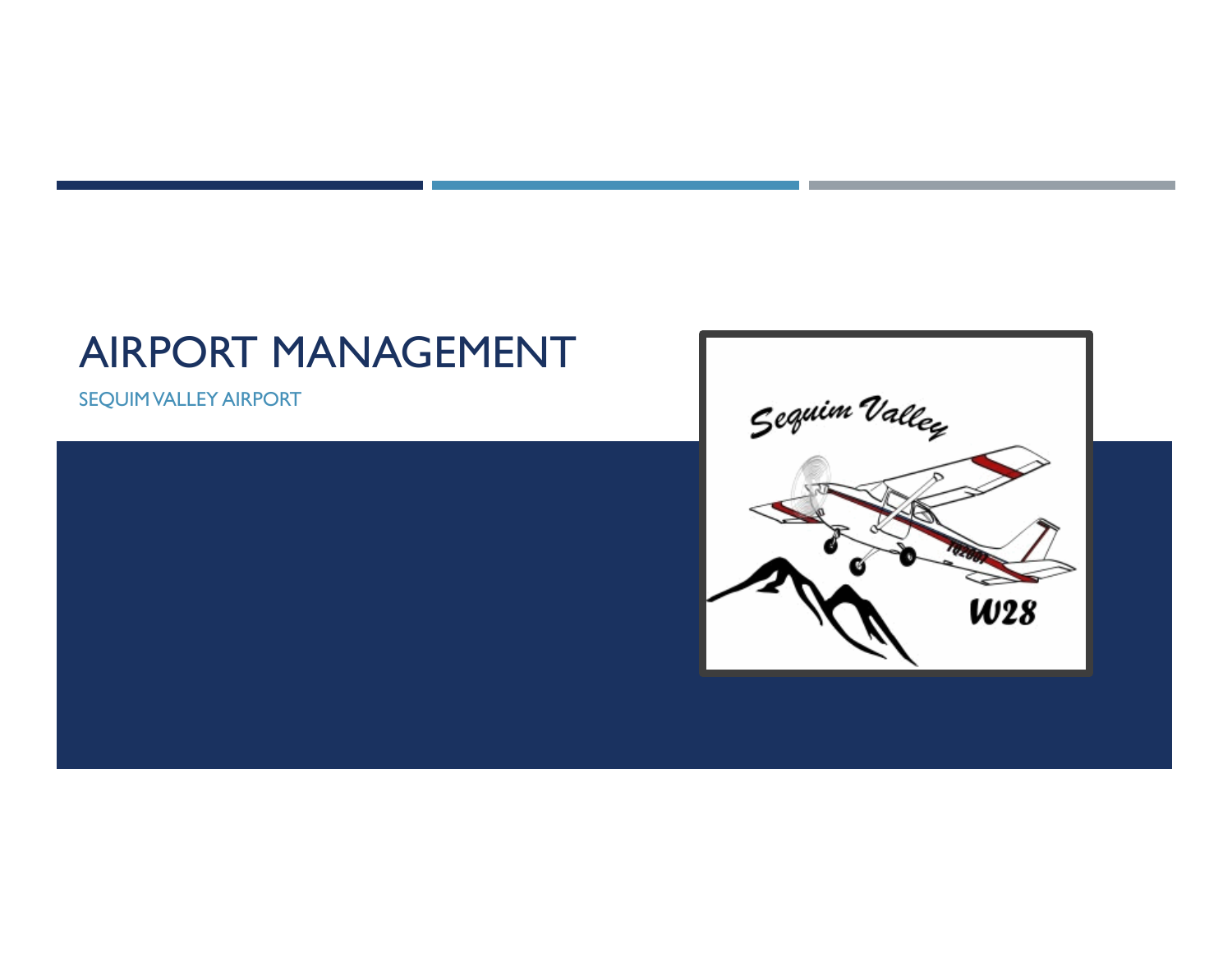## OFFICERS AND BOARD OF DIRECTORS

Sequim Valley Airport Board of Directors consists of eight elected individuals. All of the Directors have significant airport knowledge and/or good financial resources that help secure the airport's long-term success.

It is the intention of the Corporate Officers, Airport Board of Directors and Sallee Family to keep Sequim Valley Airport as an operating airport permanently. Any sale of the airport or airport assets in the future would be subject to legal requirements binding the new owner to keeping the airport a public use airport as the primary use of the property.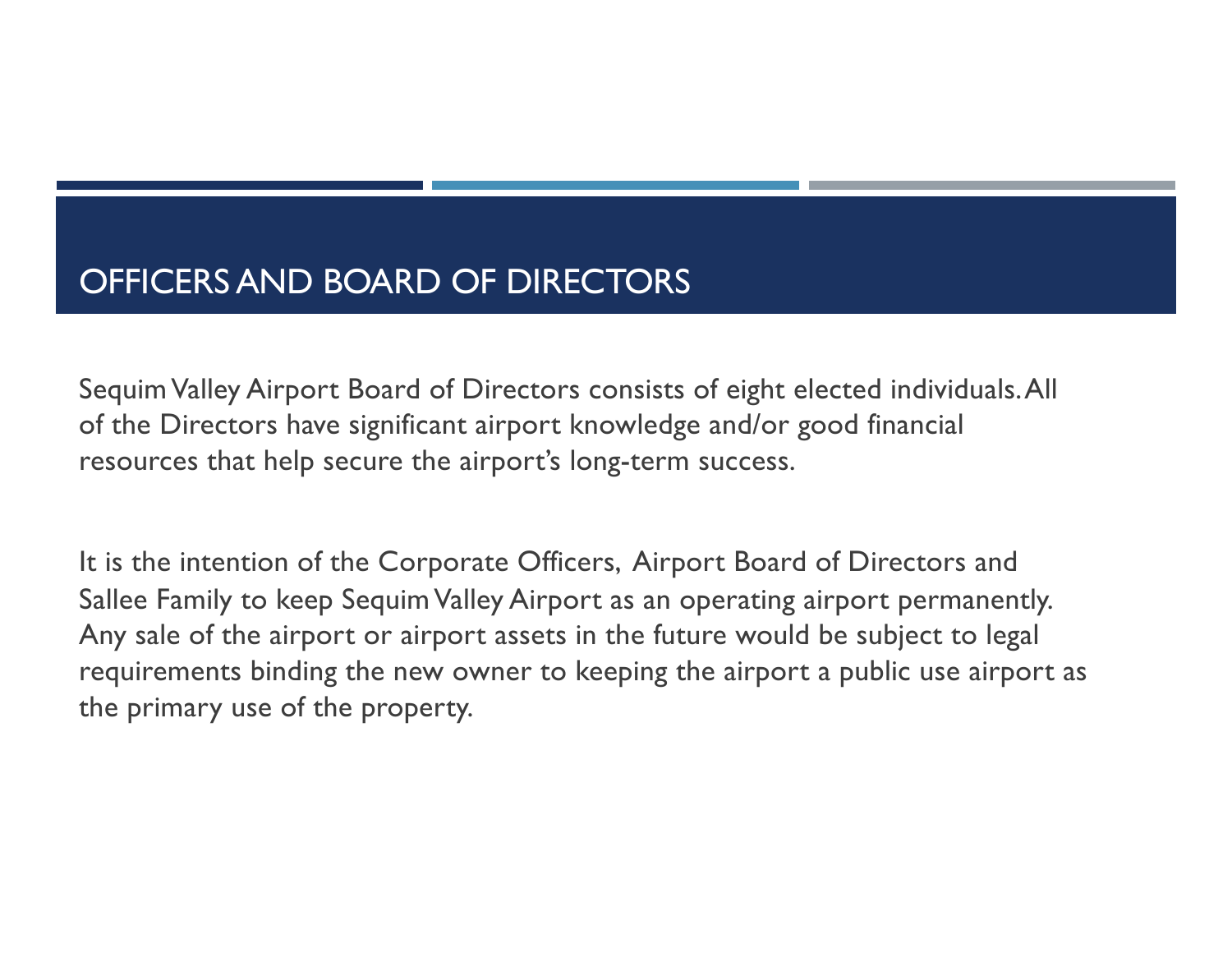### **ORGANIZATION**

Sequim Valley Airport is a Washington State Subchapter S Corporation with 27 investors. The Corporation operates in accordance with the Articles of Incorporation established in 1985 and Bylaws that were revised in 2007.

ARTICLES OF INCORPORATION OF SEQUIM VALLEY AIRPORT, INC. KNOW ALL MEN BY THESE PRESENTS: That the undersigned. JACK SALLEE, WINIFRED SALLEE, ANDREW SALLEE and NARJORIE M. FOREST have associated themselves together for the purposes of forming a corporation under the laws of the State of Washington, and in pursuance thereof do hereby sign and acknowledge the following Articles of Incorporation, in triplicate originals, and state as follows: ARTICLE I, are conferred upon or The name of the Corporations shall be SEQUIM VALLEY AIRPORT, INC. The committee the ARTICLE II. The general nature of the business of the corporation and

#### **BYLAWS** OF SEQUIM VALLEY AIRPORT, INC. ARTICLE ONE **SHAREHOLDERS**

Section 1. Annual Meeting. The annual meeting of the shareholders shall be held on the first (1st) Thursday in the month of November in each year at 11:00 a.m., for the purpose of electing directors and for the transaction of such other business as may come before the meeting. If the election of directors is not held on the day designated herein for any annual merging of the shareholders, or at an adjournment thereof, the board of directors shall cause the election to be held at a special meeting of the shareholders as soon thereafter as is convenient.

Section 2. Special Meetings. Special meetings of the shap holders, for any purplese or purposes, unless otherwise prescribed by statue, may be called y the president or by the board of directors, and shall be called by the president at the request of the holders of not less than ten per cent of all the outstanding shares of the corporation entitled to vote at the meeting.

Section 3 Place of Meeting The board of directeds was decimated which within an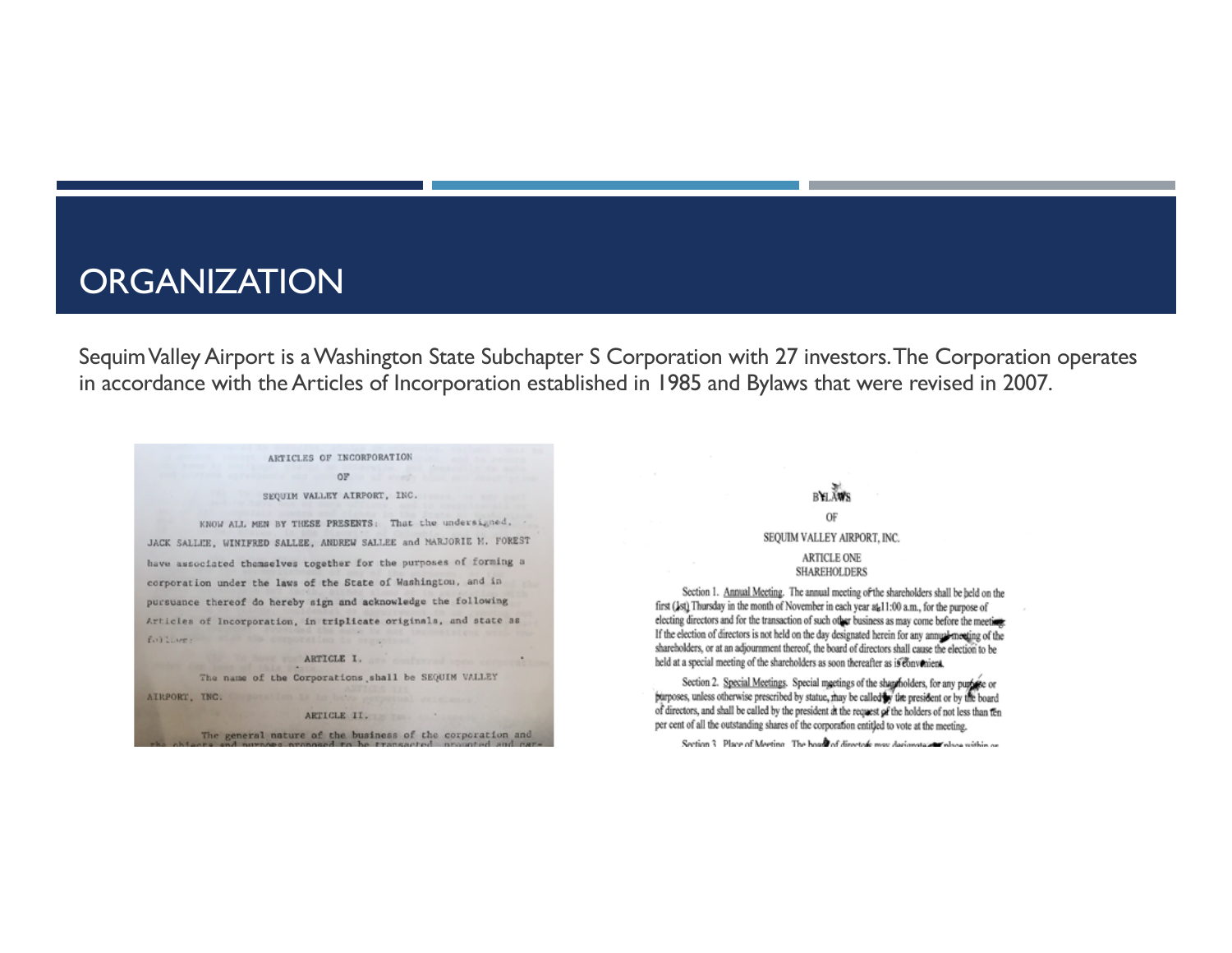## AIRPORT OPERATIONS

- The day to day airport operations are run by Andrew Sallee. This includes oversight of all airport surface projects and all aspects of the airport operation. Jane Sallee is responsible for book keeping, banking and finances. A maintenance man who resides on the airport is responsible for night time security, runway light repair and mowing.
- The Airport Board of Directors provides input, guidance and assists in major decisions affecting the airport. The Board meets once per year and on special occasions. Information and discussions are often handled using email.
- **E** Airport Management also receives input, suggestions and ideas for the SVA Condo (Hangar) Association, EAA Chapter 430 and other patrons. This input is valued and considered.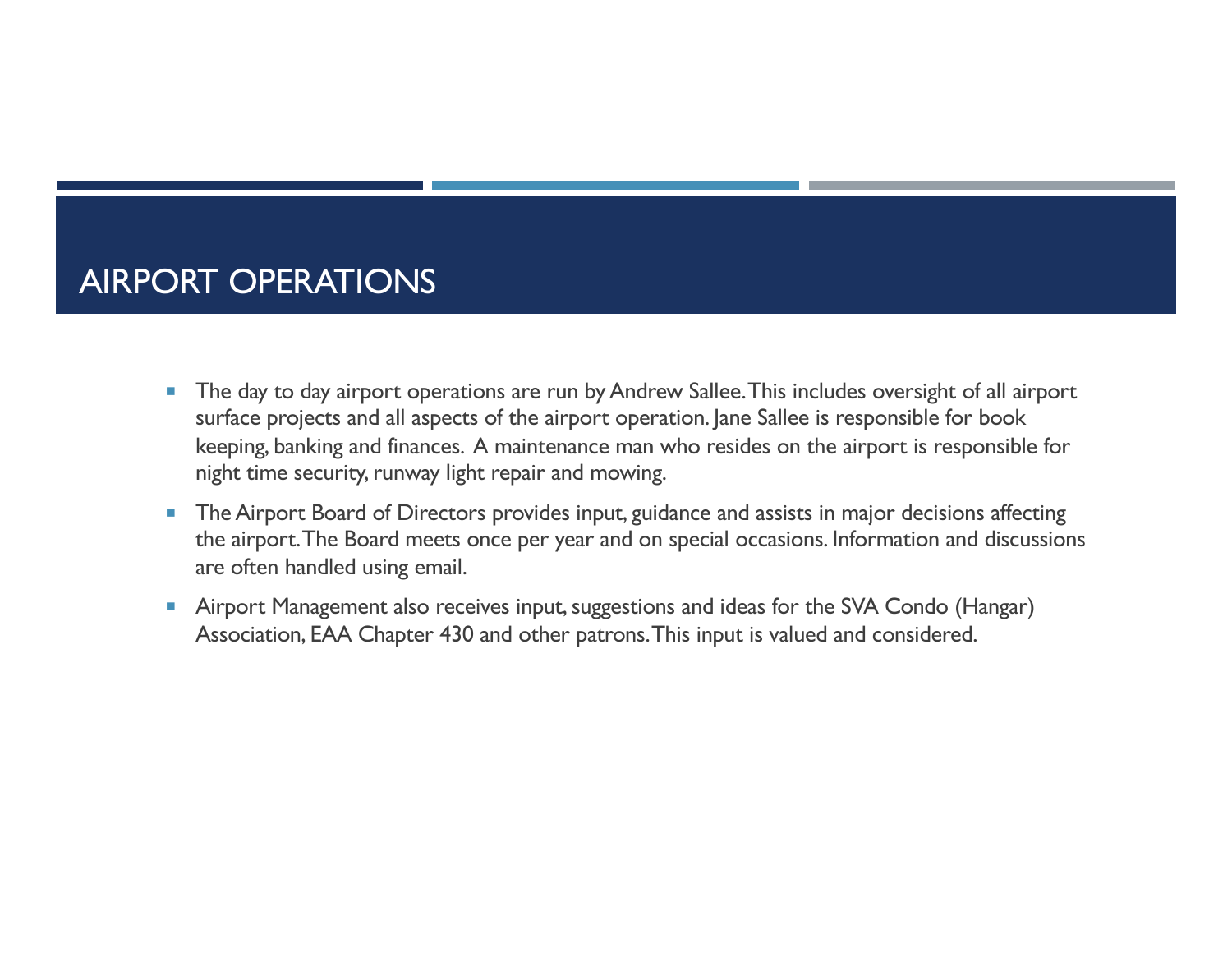## AIRPORT MANAGEMENT TEAM 2020

#### **Airport Corporate Officers:**

President -Andrew Sallee Vice President -William Sallee Treasurer – Jane Sallee Secretary - David LeRoux

#### **Airport Board of Directors:**

Andrew Sallee Jane Sallee David LeRoux James Barnfather William Sallee Daniel Sallee Ken Brown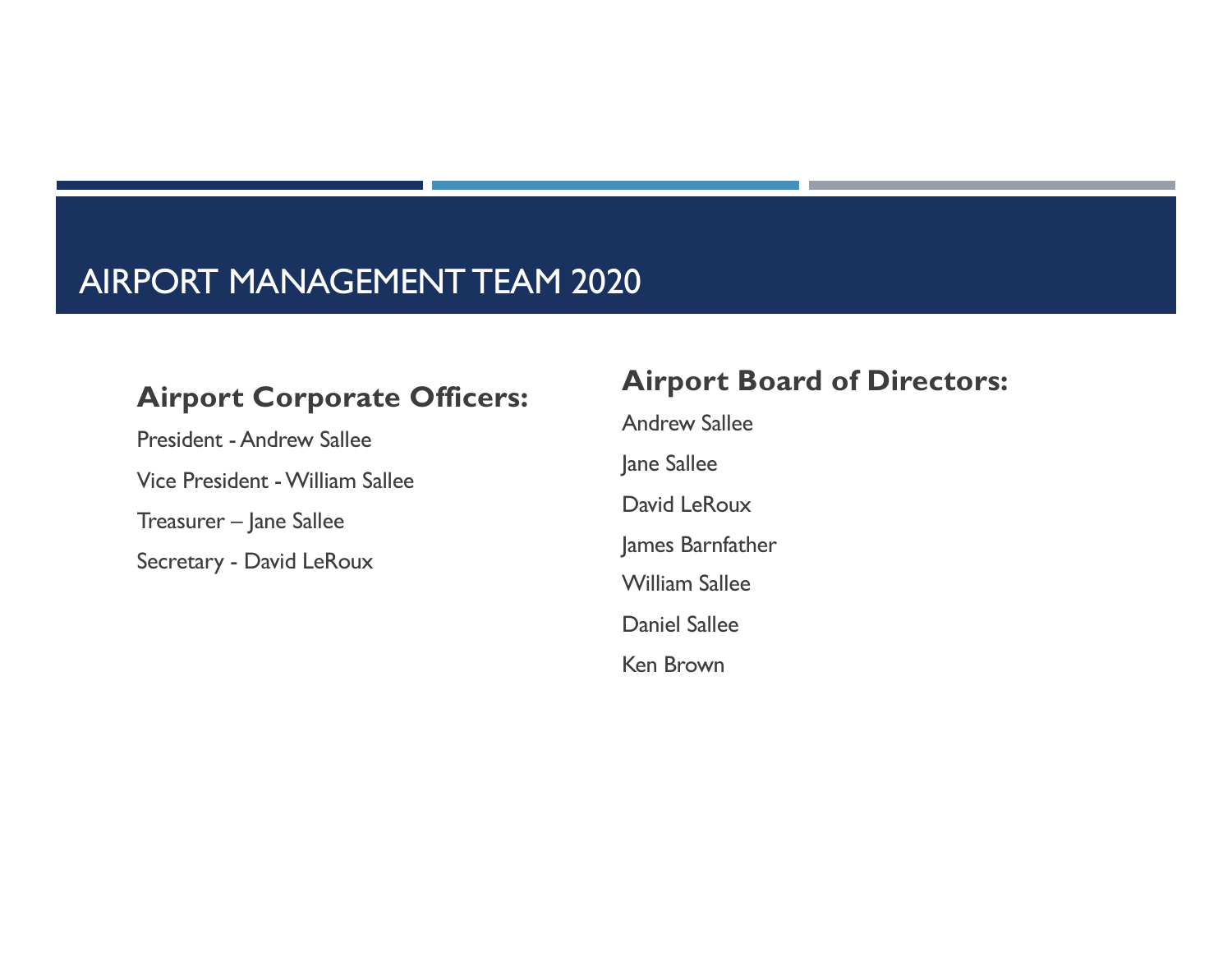## **ANDREW SALLEE**



Andrew (Andy) is currently a corporate chief pilot flying a Beechjet 400 Nextant that is shared by two corporations based out of Boeing Field in Seattle. He was a 727 Captain at a International Air Cargo Company where he worked for 20 years. Andrew has also flown for four different passenger airlines in a variety of aircraft including Cessna 402, Jetstream 3100 and MD80 aircraft. Andrew graduated from Peninsula College in 1980. He currently lives in Sequim and oversees daily airport operations. Andrew has been involved in the design and all phases of construction, development and operation of Sequim Valley airport since it's conception. Experience includes airport planning, zoning, public hearings, fund raising, right of ways negotiation, safety, easements, local airspace study, property acquisition and sales. Recent projects include ongoing airport maintenance, worked with Winnie Sallee and county to help achieve the new airport overlay district (approved December 2008), long range planning, and development of a mission statement, airport layout plan and airport web site updates. He is a Member of the Experimental Aircraft Association (EAA), Washington Pilots Association, Clallam Pilots Association, Aircraft Owners and Pilots Association (AOPA) and Washington State Airport Managers Association (WAMA). Andy is married to Jane Sallee for 34 years. Jane assists with airport computerized financial data. Together, they have two children. Their son Daniel, 30 is an airline pilot at United Airlines and aviation enthusiast who is actively in airport operations along with his wife Rachel. Their daughter, Elisa, 25, loves airports and is currently taking flying lessons. Elisa recently earned her AA Degree at Bellevue College and works at a child daycare company in Bothell, Wa.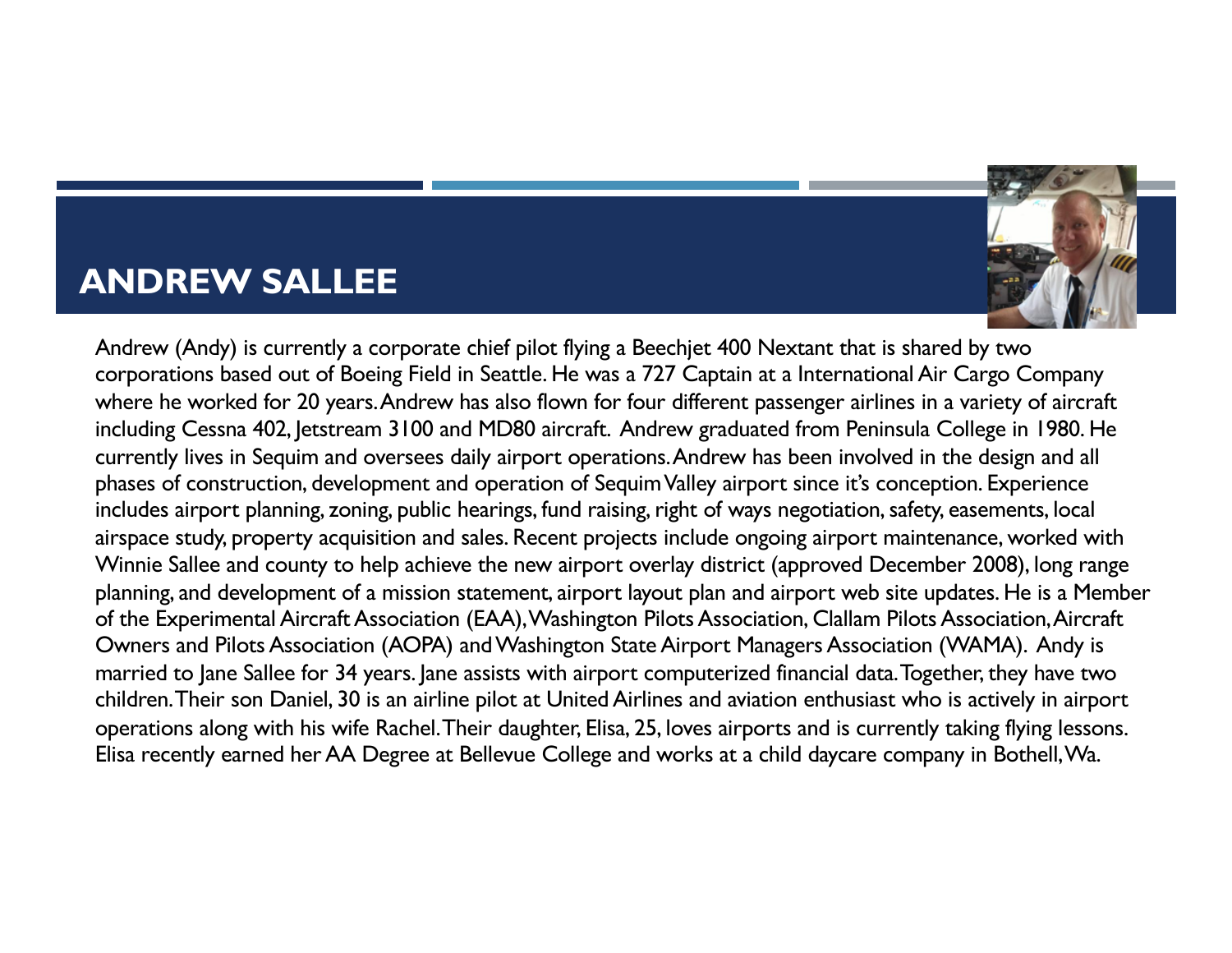## **WILLIAM SALLEE -VICE PRESIDENT (DIRECTOR)**



William is currently a Corporate Jet Captain at Travel Management Company and has extensive experience in aviation as a Metroliner Captain for Ameriflight, flying out of Boeing Field in Seattle. Will has been involved in many aspects of airport development and operation since 1983. His residence is in Sequim and he is at the airport along with his 21-year-old son.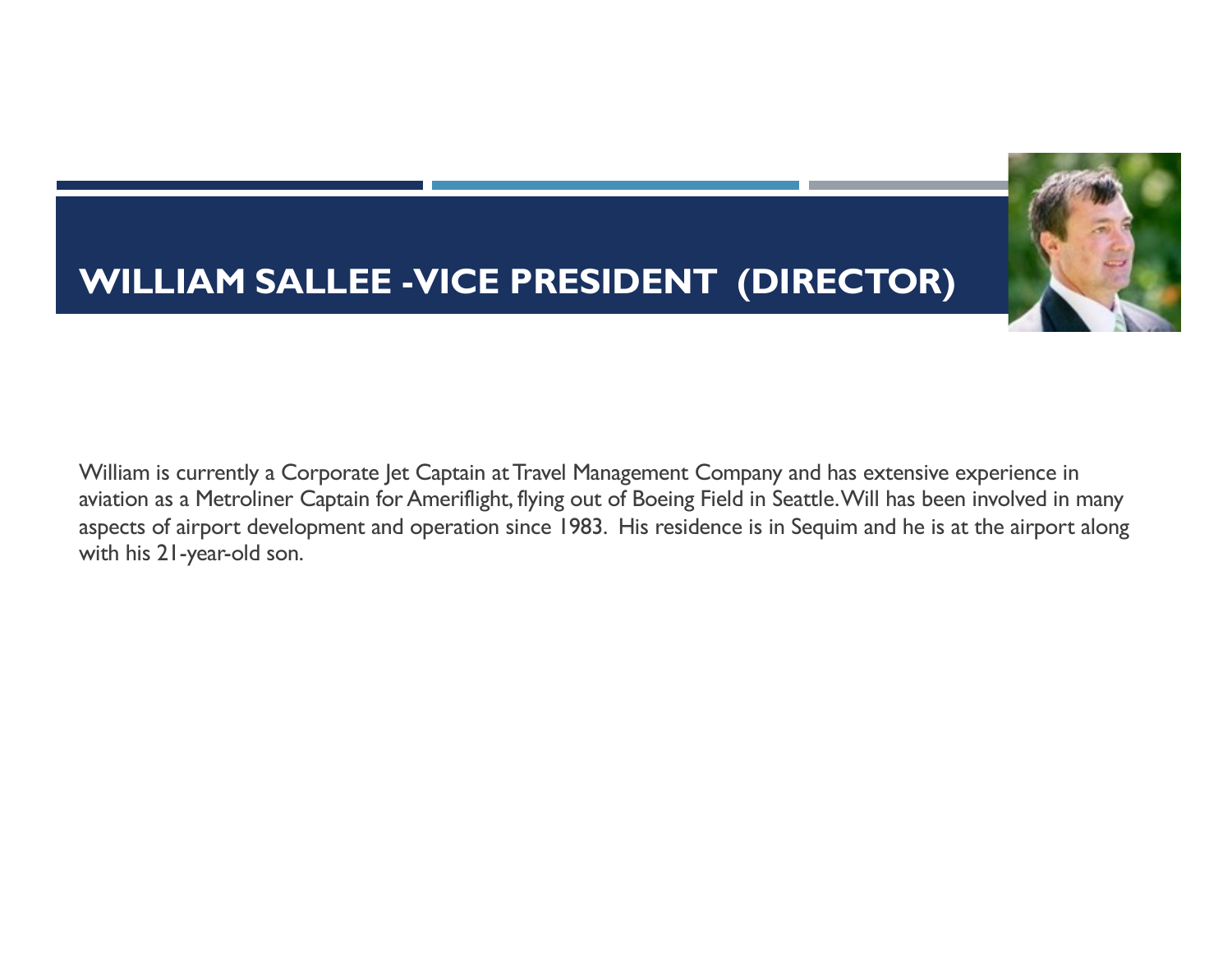## **DAVE LE ROUX – SECRETARY (DIRECTOR)**



Dave LeRoux is the developer of Discovery Trail Farm Airpark. He has lived on the Olympic Peninsula for 35 years. He, and his wife Martha, live at the airpark. Dave is a graduate of the University of Washington in Seattle. He obtained his private pilot's license while in college.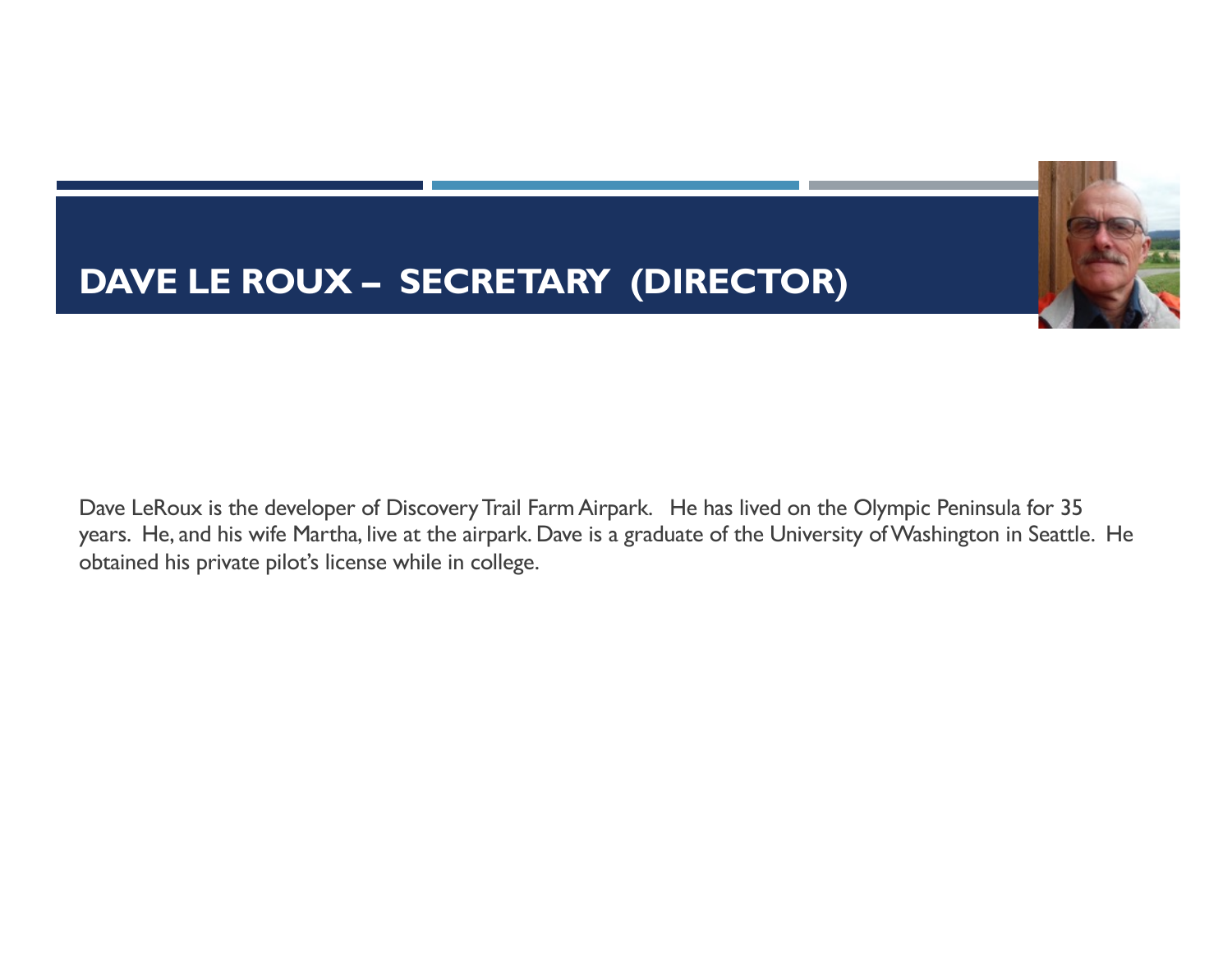# **JANE SALLEE – TREASURER (DIRECTOR)**



Jane has been familiar with and involved with the airport since 1983. Jane attended Pierce and Peninsula Colleges She currently works in the Health Room at Greywolf Elementary for the Sequim School District. She has been working with airport financial data and billing for the past 14 years. Jane is knowledgeable about all aspects of the airport and often works on various airport related maintenance and improvement projects on the airport.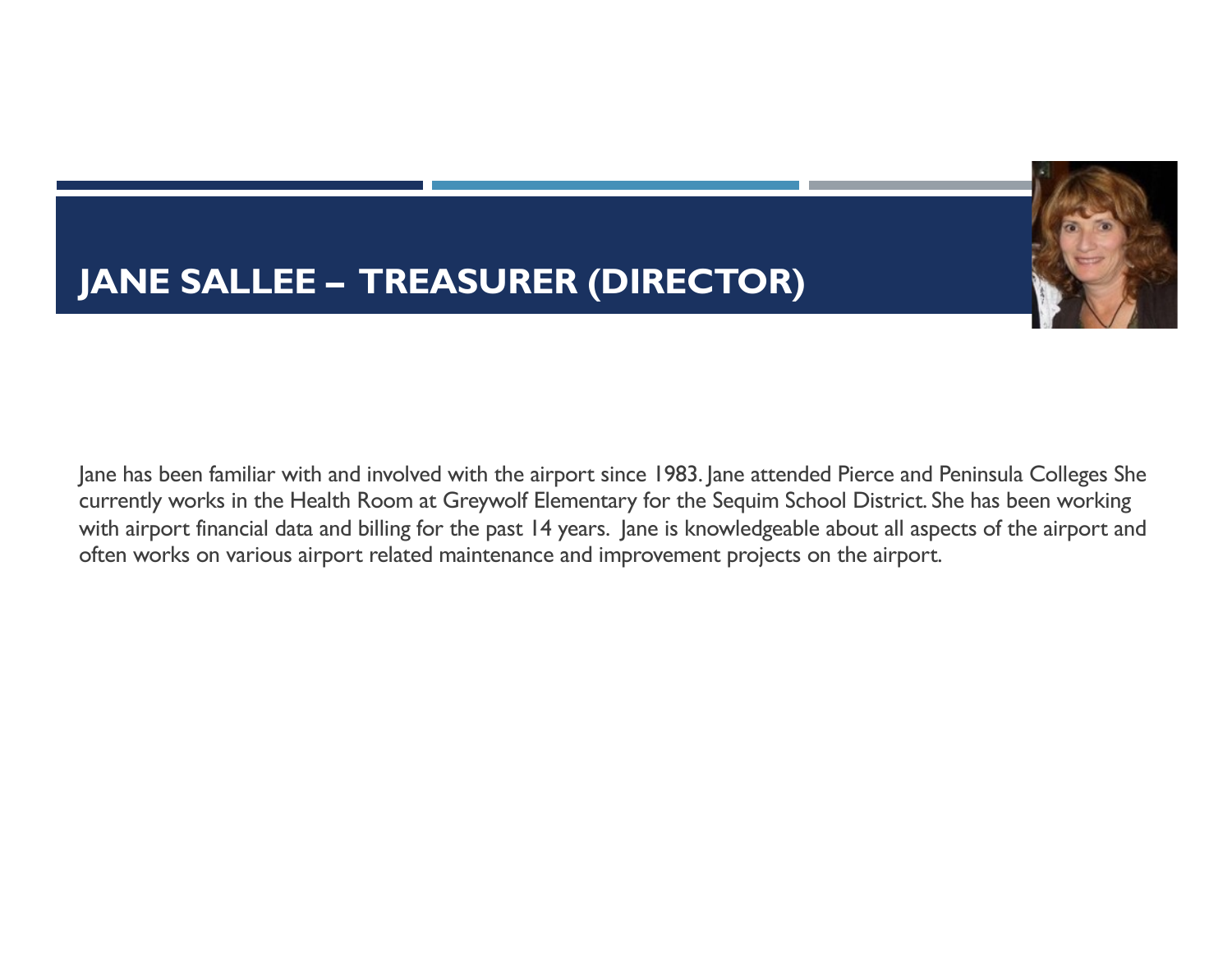## **JAMES BARNFATHER (DIRECTOR)**



James is a firefighter and ran the Carlsborg Fire Department and its training for a number of years. He was with the Seattle Fire Department for 31 years, and is currently serving Clallam County Fire District as their elected Fire Commissioner. James and his wife, Linda, have a hangar and C-172 that James flies out of Sequim Valley Airport. Linda serves as an elected official in the Washington State Legislature in the House of Representatives.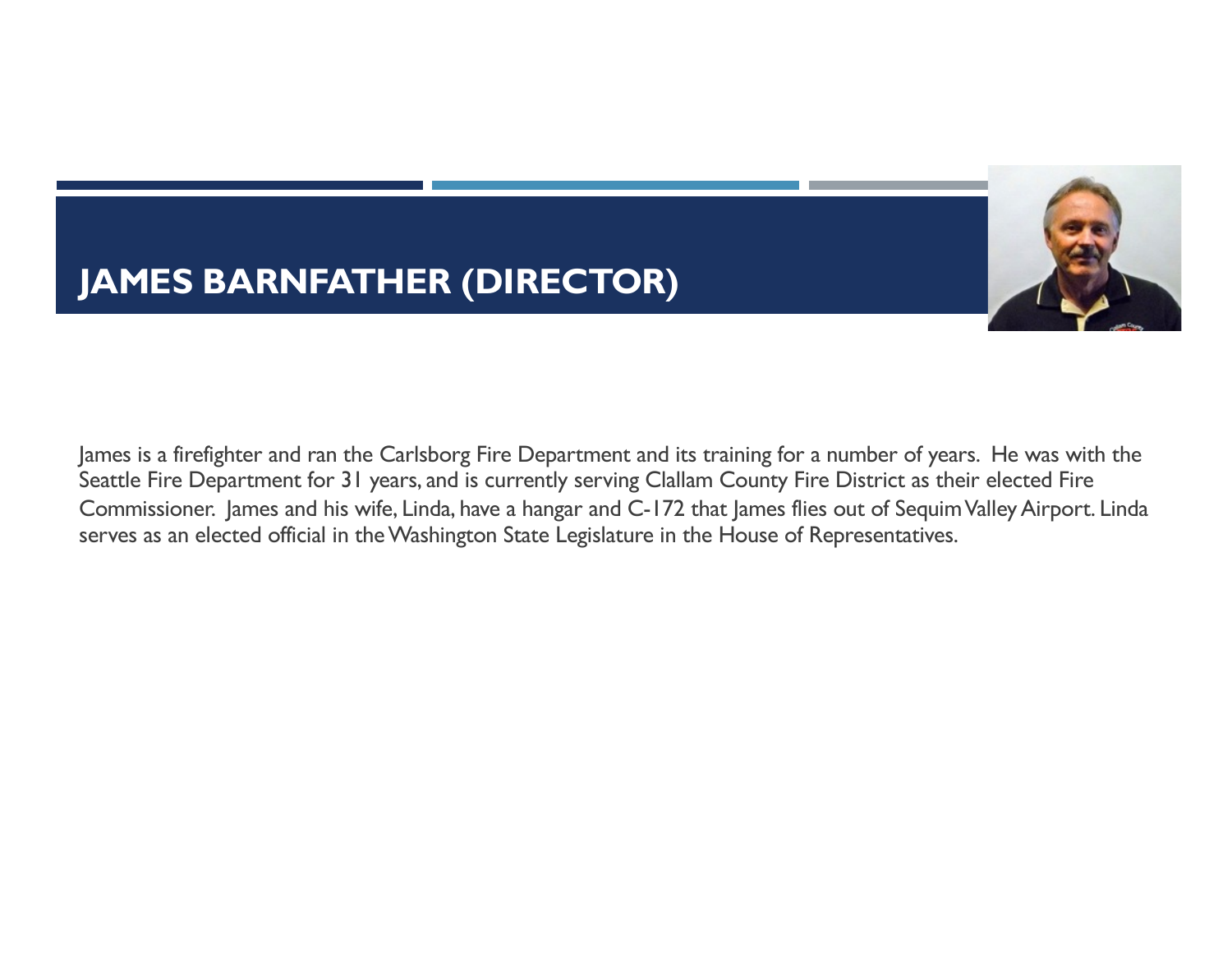

## KEN BROWN (DIRECTOR)

Kenneth B. Brown, "Ken" is a private pilot and owns a T-hangar at Sequim Valley Airport. He currently manages fuel billing for the airport fuel concession and is of the Sequim Valley Airport Condo Association Board of Directors.. Along with currently serving as President of the Experimental Aircraft Association (EAA) Chapter 430, Ken and his wife, Mary, are involved in and active participants in local aviation events and activities.

Ken has more than 50 years of diversified experience involving computer technology, systems design, training, consulting, administration, support, programming and implementation of systems for all levels of business. Additionally Ken has a retail business background starting in the mid 1950's. Together these two skill sets provide a rounded approach for all business regardless of their business type. Ken has extensive experience in telecommunications, education, applications development and multiple site computing. His major effort in the last several years has been centered around the Personal Computer industry, web development, web hosting and web marketing as well as installing software for the general business community